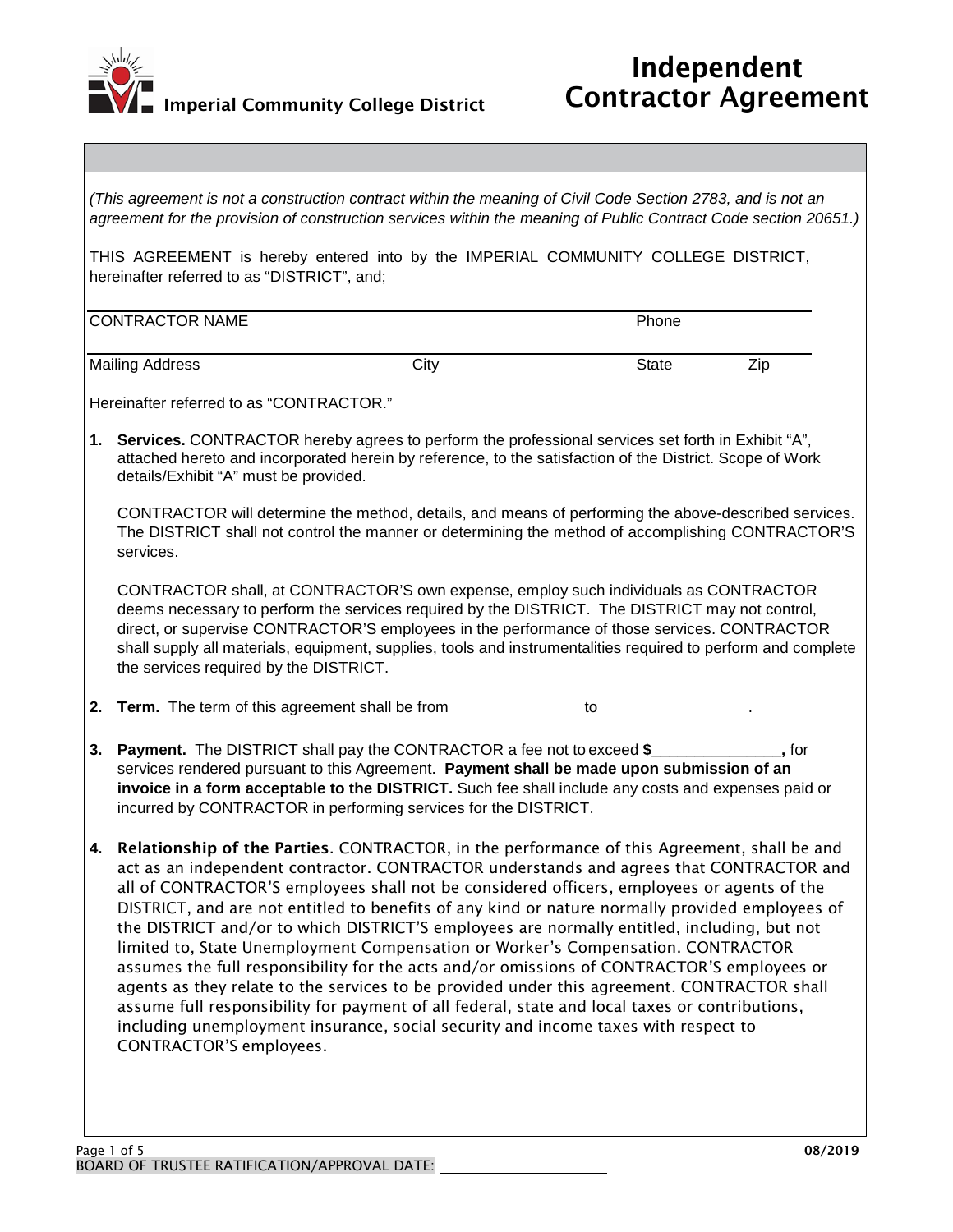

CONTRACTOR, if an employee of another public agency, certifies that CONTRACTOR will not receive salary or remuneration, other than vacation pay, as an employee of another public agency for the actual time in which services are actually being performed pursuant to this Agreement.

- **5. Originals**. CONTRACTOR agrees that all materials including, but not limited to, technologies, procedures, processes, methods, works, writings, ideas, dialogues, compositions, artwork, recordings, teleplays, and video productions prepared for, written for, submitted to the DISTRICT, and/or used in connection with this Agreement shall be wholly original to CONTRACTOR and shall not be copied in whole or in part from any other source, except that submitted to CONTRACTOR by DISTRICT as a basis for suchmaterials.
- **6. Ownership.** CONTRACTOR understands and agrees that all materials produced under this Agreement shall become the property of the DISTRICT and cannot be used without DISTRICT'S expressed written permission. DISTRICT shall have all right, title and interest to said materials including the right to secure and maintain a copyright and/or trademark of said materials in the name of the DISTRICT. CONTRACTOR consents to use of CONTRACTOR'S name in conjunction with the sale, use, performance, and distribution of the materials for any purpose and in any medium
- **7. Termination**. DISTRICT may, at any time, for any reason terminate this Agreement and compensate CONTRACTOR only for services rendered to the date of termination. Written notice by DISTRICT shall be sufficient to stop further performance of services by CONTRACTOR. Notice shall be deemed given when received by the CONTRACTOR or no later than three days after the day of mailing, whichever is sooner.
- **8. Indemnification.** CONTRACTOR agrees to and does hereby indemnifyand hold harmless the DISTRICT and its Board of Trustees, officers, employees and agents from every claim or demand made and every liability, loss, damage or expense, of any nature whatsoever, which may be incurred by reason of:
	- a. Liability for damages for: (1) death or bodily injury to person; (2) injury to, loss or theft of property; or (3) any other loss, damage or expense rising out of (1) or (2) above, sustained by the CONTRACTOR or any person, firm or corporation employed by the CONTRACTOR, either directly or by independent contract upon or in connection with the services called for in this Agreement, however caused, except for liability for damages referred to above which result from the sole negligence or willful misconduct of the DISTRICT or its officers, employees or agents.
	- b. Any injuryto or death of any person(s), including the DISTRICT'S officers, employees and agents, or damage to or loss of any property, caused by any act, neglect, default, or omission of the CONTRACTOR, or any person, firm or corporation employed by the CONTRACTOR, either directly or by independent contract, arising out of, or in any way connected with, the services covered by this Agreement, whether said injury or damage occurs either on or off DISTRICT'S property, except for liability for damages which result from the sole negligence or willful misconduct of the DISTRICT or its officers, employees or agents.
	- c. Any liability for damages which may arise from the furnishing or use of anycopyrighted or uncopyrighted matter or patented or unpatented invention under thisAgreement.
	- d. The CONTRACTOR, at CONTRACTOR'S expense, cost, and risk, shall defend any and all actions, suits or other proceedings that may be brought or instituted against the DISTRICT, its Board of Trustees, officers, agents, or employees on any such claim, demand, or liability arising out of or in any way connected with any services covered by this Agreement, and shall pay or satisfy any judgment that may be rendered against the DISTRICT or its Board of Trustees, officers, agents, or employees in any such action, suit, or other proceeding as a result thereof.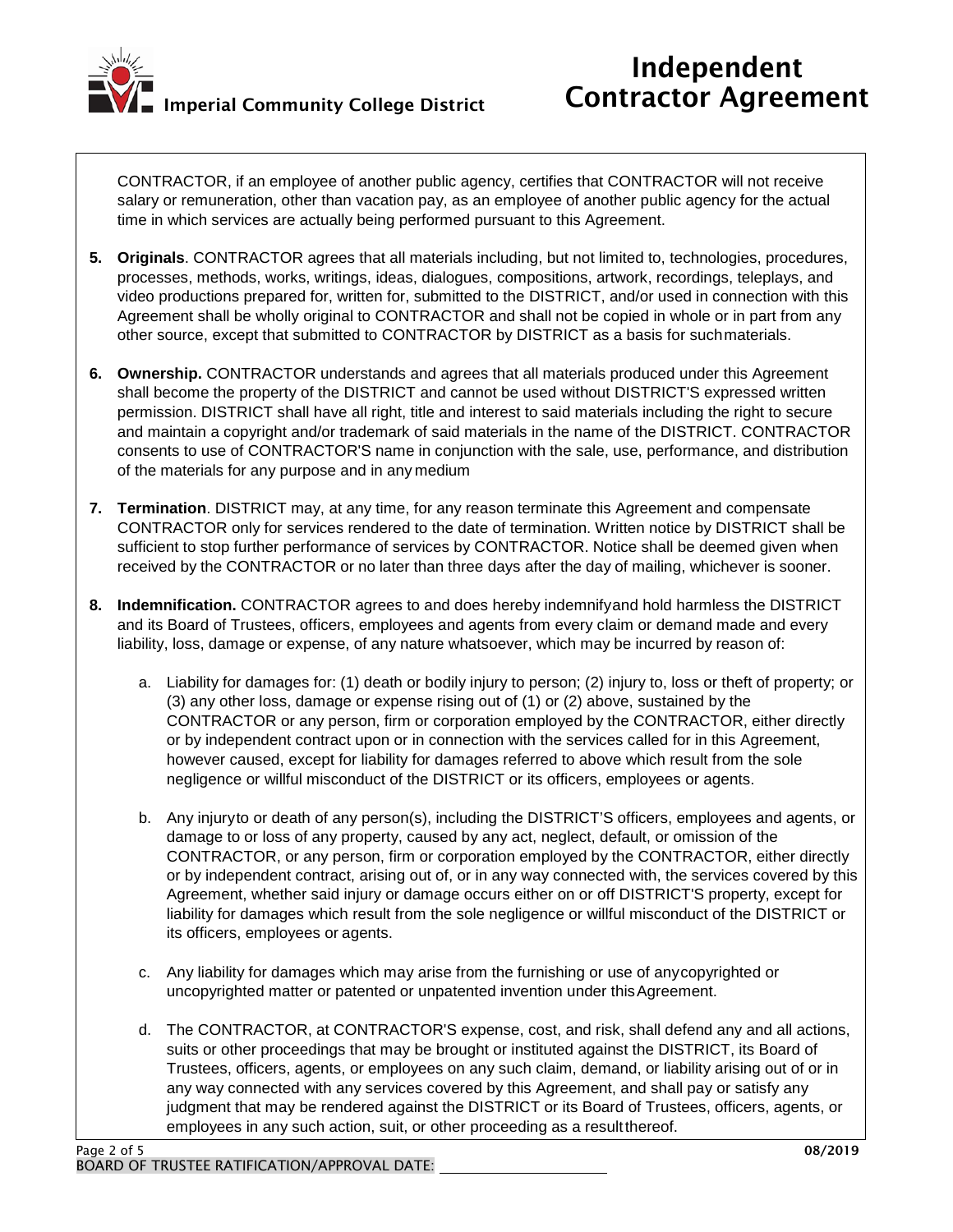

# Independent Contractor Agreement

- **9. Insurance.** CONTRACTOR agrees to procure, pay for, and keep in full force and effect, the following types of insurance:
	- a. **Insurance:** CONTRACTOR, at CONTRACTOR'S expense, shall carry adequate liability insurance to fully protect the CONTRACTOR and DISTRICT from any and all claims of any nature, which may arise from the CONTRACTOR'S actions pertaining to this agreement. DISTRICT recommends a minimum of \$500,000.00 Single Limit of Liability, with an aggregate of at least \$500,000.00, with the DISTRICT named as an additional insured, with a certificate of additional insured to DISTRICT.

Should CONTRACTOR ever operate their owned, private automobile during the performance of this agreement, CONTRACTOR shall obtain and carry at least \$100,000/\$300,000 single limit liability coverage, naming the DISTRICT as an additional insured and furnishing a certificate evidencing this coverage to DISTRICT prior to operating said automobile under this agreement.

b. **Workers' Compensation Insurance**: CONTRACTOR agrees to procure and maintain in full force and effect Workers 'Compensation Insurance as required under California law, covering any employees or agents while these persons are participating in the activities hereunder. In the event a claim under the provisions of the California Workers' Compensation Act is filed against DISTRICT by a bona-fide employee of CONTRACTOR participating under this agreement, CONTRACTOR agrees to defend and hold harmless the DISTRICT from such claim.

CONTRATOR shall comply with all applicable federal, state and local laws, rules, regulations, and ordinances including workers' compensation.

- **10. Assignment.** CONTRACTOR shall not assign or delegate the performance of any services required under this Agreement or any part of this Agreement. Any such assignment or delegation shall be null and void.
- **11. Compliance with Applicable Laws.** CONTRACTOR and all CONTRACTOR'S employees or agents shall secure and maintain in force such permits and licenses as are required by law in connection with the furnishing of services pursuant to this Agreement. The services required herein must meet the approval of the DISTRICT and shall be subject to the DISTRICT'S general right of inspection and supervision to secure the satisfactory completion thereof. CONTRACTOR agrees to comply with all DISTRICT policies and procedures and all federal, state and local laws, rules and regulations that are now, or may in the future become applicable to CONTRACTOR, CONTRACTOR'S business, equipment, and personnel engaged in services covered by this Agreement or accruing out of the performance of such services.
- **12. Non - Discrimination.** CONTRACTOR agrees that it will not engage in unlawful discrimination in employment of persons because of race, ethnicity, religion, nationality, disability, gender, or age of such persons.
- **13. Non-Waiver.** The failure of DISTRICT or CONTRACTOR to seek redress for violation of, or to insist upon, the strict performance of any term or condition of this Agreement shall not be deemed a waiver by that party of such term or condition, or prevent a subsequent similar act from again constituting a violation of such term or condition.
- **14. Notice**. All notices or demands to be given under this Agreement by either party to the other, shall be in writing and given either by: (a) personal service or (b) by U.S. Mail, mailed either by registered or certified mail, return receipt requested, with postage prepaid. Service shall be considered given when received, if personally served, or if mailed on the third day after deposit in any U.S. Post Office. The address to which notices or demands may be given by either party may be changed by written notice given in accordance with the notice provisions of this section.

.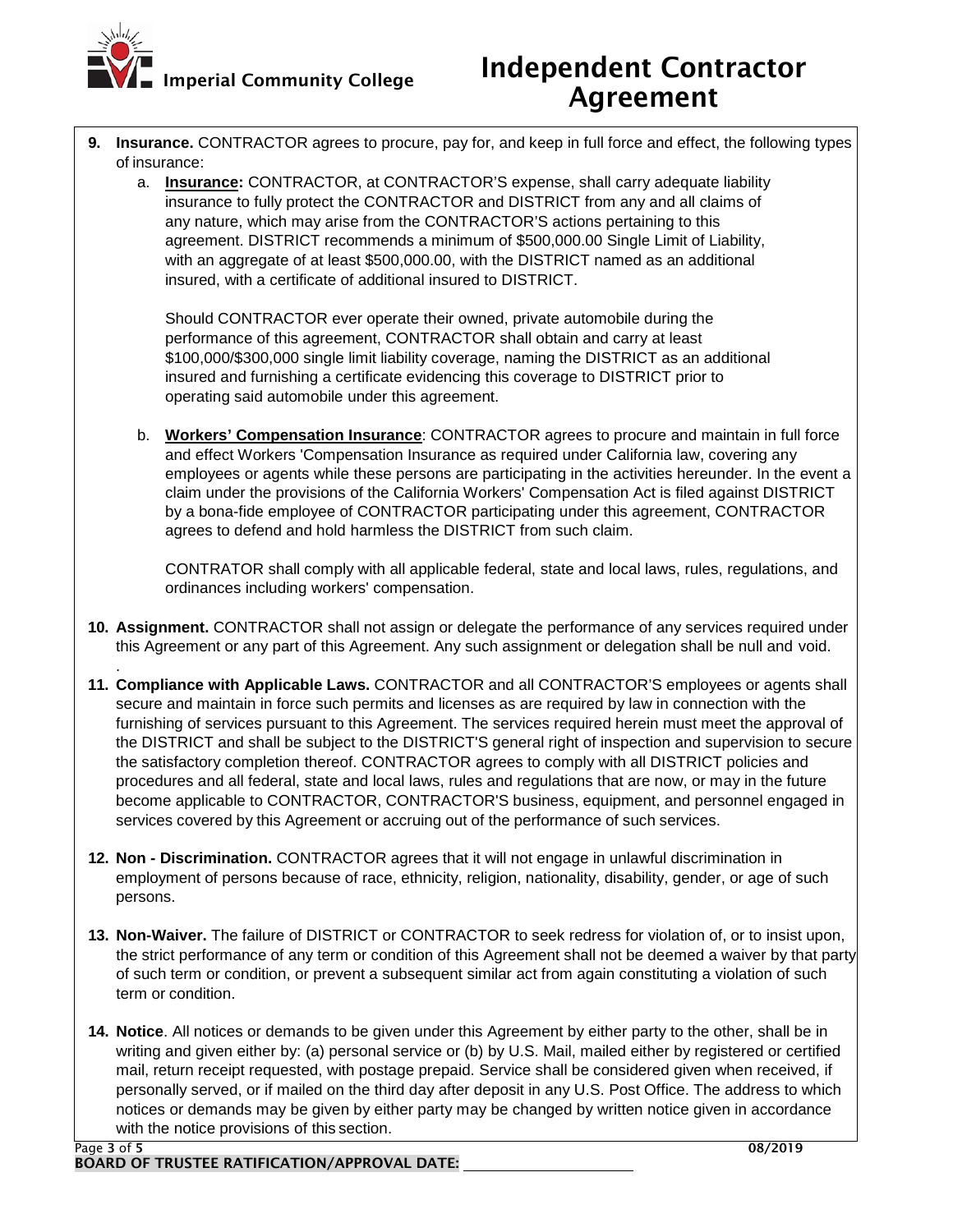

## Independent Contractor Agreement

- **15. Debarment**. Contractor agrees to comply with 45 CFR Part 76, Appendix B Certification Regarding Debarment, Suspension, Ineligibility, and Voluntary Exclusion – Lower Tier Covered Transactions. Contractor certifies by signing this agreement, to the best of his or her knowledge and belief, that neither it nor its principals are presently debarred, suspended, proposed for debarment, declared ineligible or voluntarily excluded from participation in this transaction by any Federal department or agency.
- **16. Severability.** If any term, condition or provision of this Agreement is held by a court of competent jurisdiction to be invalid, void, or unenforceable, the remaining provisions will nevertheless continue in full force and effect, and shall not be affected, impaired or invalidated in anyway.
- **17. Changes.** This agreement constitutes the entire agreement between the parties to it and supersedes any prior or contemporaneous understanding or agreement with respect to the transactions contemplated. It may be amended only by a written instrument executed by all of the parties to the Agreement.
- **18. Warranty.** Contractor warrants that it shall provide all services required hereunder in a reasonable and competent fashion which meets or exceeds any and all applicable industry standards for such work. Contractor agrees that District's payment obligation hereunder is conditioned on Contractor's completion of all of its work unless otherwise specified hereunder. District's remedies for breach of warranty shall include any and all remedies under law including without limitation, covering and suing for damages, and equitable relief.
- **19. Governing Law.** The terms and conditions of this Agreement shall be governed by the laws of the State of California with venue in Imperial County, California. This Agreement is made in and shall be performed in Imperial County, California.
- **20. Entire Agreement.** This agreement and any exhibits attached hereto constitute the entire agreement between the parties and supersedes any prior or contemporaneous understanding or agreement with respect to the services contemplated, and may be amended only by a written amendment executed by both parties to the Agreement.

| THIS AGREEMENT IS ENTERED INTO THIS______ day of _________________, 20____. |                                                                               |
|-----------------------------------------------------------------------------|-------------------------------------------------------------------------------|
| <b>CONTRACTOR NAME:</b>                                                     | <b>IMPERIAL COMMUNITY COLLEGE DISTRICT</b>                                    |
| By:<br>Signature                                                            | <u>By: </u><br>Signature                                                      |
| <b>Printed Name</b>                                                         | <b>Printed Name</b>                                                           |
| <b>Title</b>                                                                | Superintendent / President or designated<br><b>President's Cabinet Member</b> |
|                                                                             |                                                                               |